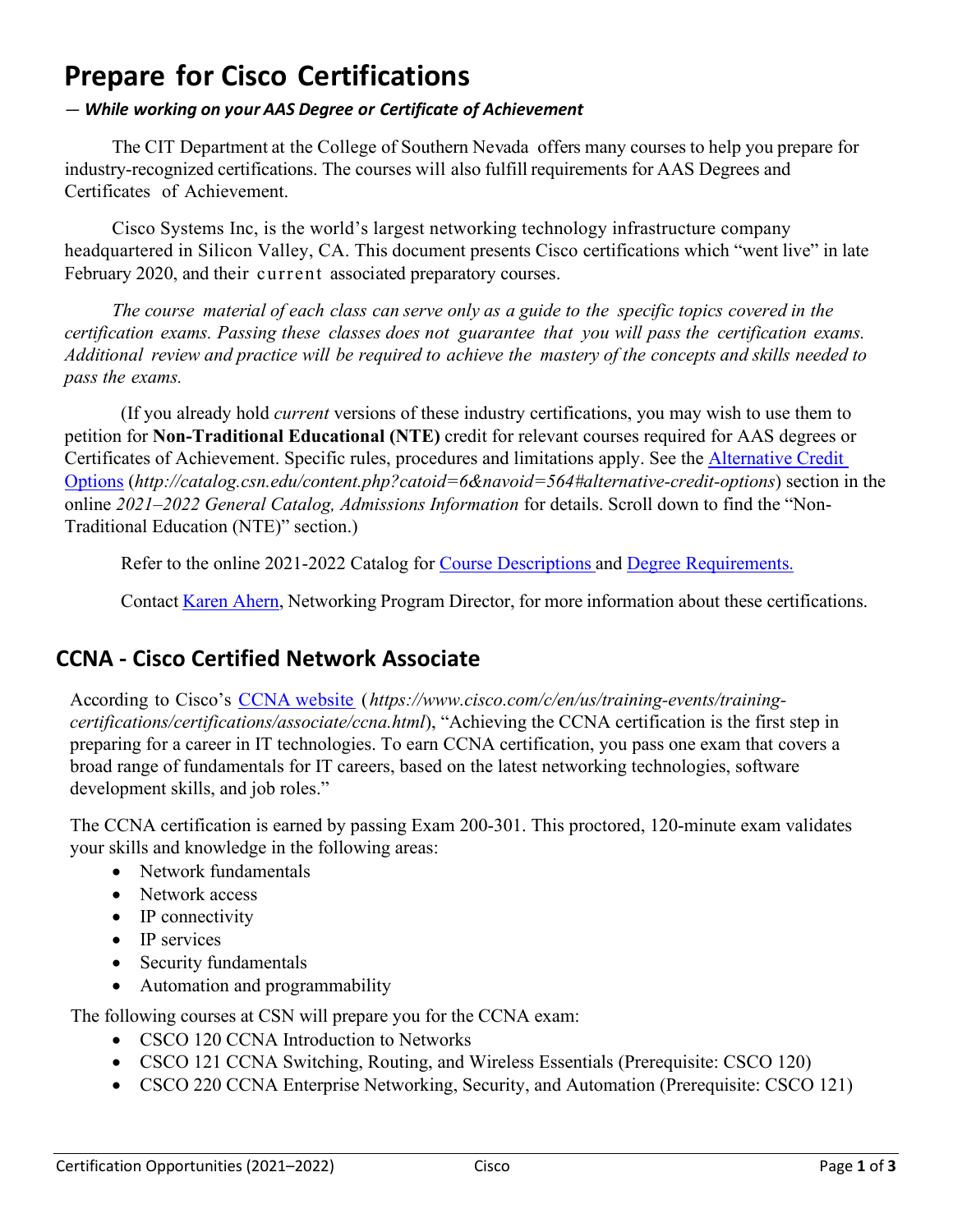Each of these three courses is 4 credits, and fulfill requirements for the following:

- AAS Degree in CIT Cyber Security Digital Forensics (CSCO 120, CSCO 121, CSCO 220: electives)
- AAS Degree in CIT Cyber Security Network Security (CSCO 120, CSCO 121, CSCO 220: core)
- AAS Degree in CIT Networking Network Administration (CSCO 120, CSCO 121, CSCO 220: core)
- Certificate of Achievement in Cyber Security Digital Forensics (CSCO 120 core; CSCO 121, CSCO 220: electives)

## **CCNP — Cisco Certified Network Professional Enterprise**

According to Cisco's CCNP [website](https://learningnetwork.cisco.com/s/ccnp-enterprise) (*https://learningnetwork.cisco.com/s/ccnp-enterprise*) the professional level certifications validate advanced knowledge and skills. The CCNP Enterprise certification "requires passing of two exams: one that covers core enterprise technologies and one concentration exam."

The core exam is 350-401 ENCOR: Implementing Cisco Enterprise Network Core Technologies. Passing this exam validates your knowledge of implementing core enterprise network technologies:

- dual stack (IPv4 and IPv6) architecture
- virtualization
- infrastructure
- network assurance
- security
- automation

The concentration exam is 300-410 ENARSI: Implementing Cisco Enterprise Advanced Routing and Services. Passing this exam validates your knowledge of implementing implementation and troubleshooting of advanced routing technologies and services including:

- Layer 3
- VPN services
- infrastructure security
- infrastructure services
- infrastructure automation

The following three courses at CSN will prepare you to take the two exams needed to obtain the CCNP Enterprise certification:

- CSCO 480 CCNP Enterprise Core Networking I (Prerequisite CCNA certification OR completion of CSCO 221)
- CSCO 482 CCNP Enterprise Core Networking II (Co-requisite: CSCO 480 or Instructor approval).

Both 480 and 482 must be taken in the same semester.

• CSCO 484 CCNP ENCOR Capstone

These three courses are each 4 credits, and each fulfills a core requirement for the

• Certificate of Achievement in Information Management - Network Infrastructure Analyst

This Certificate of Achievement is accepted as the third year of study at institutions that articulate a joint Bachelor of Applied Science degree with College of Southern Nevada.